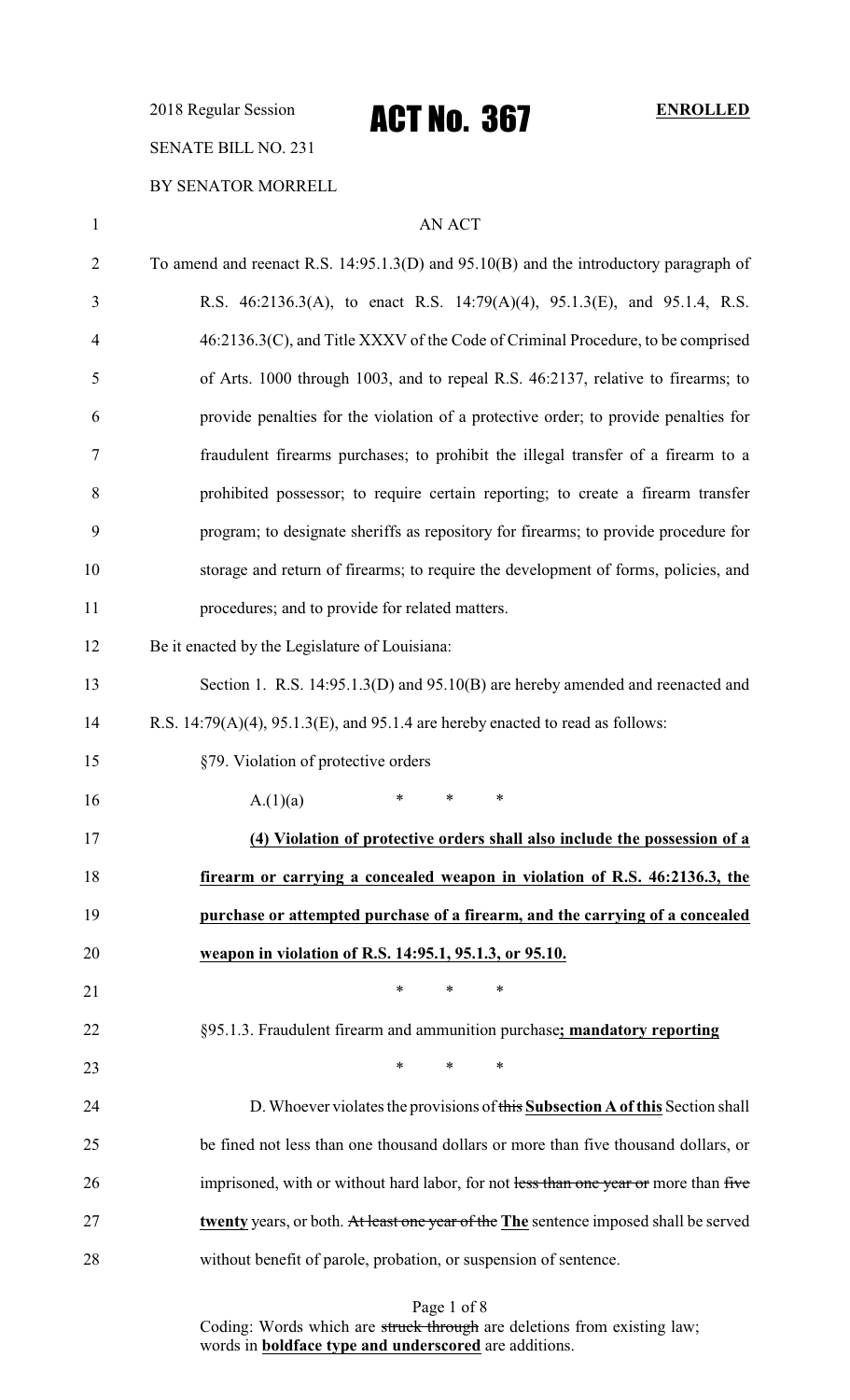| $\mathbf{1}$   | $E(1)$ If a person is reported ineligible to purchase firearms by the             |
|----------------|-----------------------------------------------------------------------------------|
| $\overline{2}$ | National Instant Criminal Background Check System (NICS), the licensed            |
| 3              | dealer shall report the NICS denial to the sheriff of the parish in which the     |
| 4              | attempted purchase occurred and to the Louisiana Automated Victim                 |
| 5              | <b>Notification System.</b>                                                       |
| 6              | (2) If at any time a law enforcement agency discovers that a licensed             |
| 7              | dealer knew or should have known that a purchaser or attempted purchaser of       |
| 8              | a firearm was prohibited from possessing a firearm and the licensed dealer        |
| 9              | failed to report as required by this Section, the sheriff or law enforcement      |
| 10             | agency shall notify all state and federal licensing agencies of the licensed      |
| 11             | dealer's failure to report.                                                       |
| 12             | §95.1.4. Illegal transfer of a firearm to a prohibited possessor                  |
| 13             | A. Illegal transfer of a firearm to a prohibited possessor is the                 |
| 14             | intentional giving, selling, donating, lending, delivering, or otherwise          |
| 15             | transferring a firearm to any person known to the offender to be a person         |
| 16             | prohibited from possessing a firearm under state or federal law.                  |
| 17             | B. Whoever commits the crime of illegal transfer of a firearm to a                |
| 18             | prohibited possessor may be fined not more than two thousand five hundred         |
| 19             | dollars, imprisoned for not more than one year, or both.                          |
| 20             | $\ast$<br>*<br>∗                                                                  |
| 21             | §95.10. Possession of a firearm or carrying of a concealed weapon by a person     |
| 22             | convicted of domestic abuse battery and certain offenses of battery               |
| 23             | of a dating partner                                                               |
| 24             | $\ast$<br>*<br>∗                                                                  |
| 25             | B. Whoever is found guilty of violating the provisions of this Section shall      |
| 26             | be imprisoned with or without hard labor for not less than one year nor more than |
| 27             |                                                                                   |
|                | five twenty years without the benefit of probation, parole, or suspension of      |
| 28             | sentence, and shall be fined not less than five hundred one thousand dollars nor  |
| 29             | more than one five thousand dollars.                                              |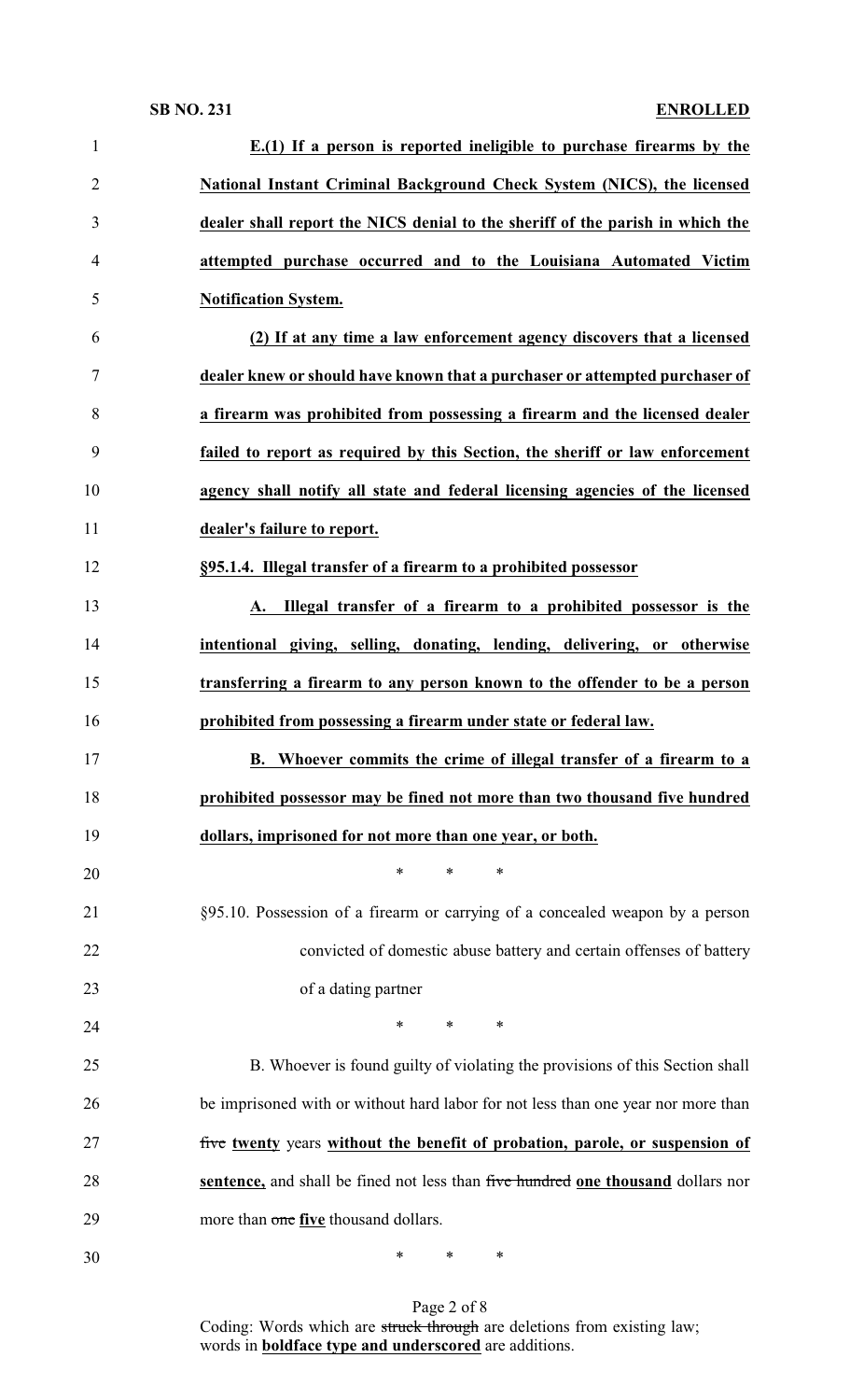| $\mathbf{1}$   | Section 2. The introductory paragraph of R.S. 46:2136.3(A) is hereby amended and      |
|----------------|---------------------------------------------------------------------------------------|
| $\overline{2}$ | reenacted and R.S. 46:2136.3(C) is hereby enacted to read as follows:                 |
| 3              | §2136.3. Prohibition on the possession of firearms by a person against whom a         |
| $\overline{4}$ | protective order is issued                                                            |
| 5              | A. Any person against whom the court has issued a permanent injunction or             |
| 6              | a protective order pursuant to a court-approved consent agreement or pursuant to the  |
| $\tau$         | provisions of R.S. 9:361 et seq., R.S. 9:372, R.S. 46:2136, 2151, or 2173, Children's |
| 8              | Code Article 1570, Code of Civil Procedure Article 3607.1, or Code of Criminal        |
| 9              | Procedure Articles 30, 320, or 871.1 shall be prohibited from possessing a firearm    |
| 10             | or carrying a concealed weapon for the duration of the injunction or protective       |
| 11             | order if both of the following occur:                                                 |
| 12             | $\ast$<br>$\ast$<br>∗                                                                 |
| 13             | C. Whoever violates the provisions of this Section shall be in violation of           |
| 14             | and subject to the penalties set forth in R.S. 14:79.                                 |
| 15             | Section 3. Title XXXV of the Code of Criminal Procedure, comprised of Arts. 1000      |
| 16             | through 1003, is hereby enacted to read as follows:                                   |
| 17             | TITLE XXXV. DOMESTIC VIOLENCE PREVENTION FIREARM                                      |
| 18             | <b>TRANSFER</b>                                                                       |
| 19             | Art. 1000. Definitions                                                                |
| 20             | As used in this Title:                                                                |
| 21             | (1) "Firearm" means any pistol, revolver, rifle, shotgun, machine gun,                |
| 22             | submachine gun, black powder weapon, or assault rifle which is designed to fire       |
| 23             | or is capable of firing fixed cartridge ammunition or from which a shot or            |
| 24             | projectile is discharged by an explosive.                                             |
| 25             | (2) "Sheriff" means the sheriff of the jurisdiction in which the order was            |
| 26             | issued, unless the person resides outside of the jurisdiction in which the order      |
| 27             | is issued. If the person resides outside of the jurisdiction in which the order is    |
| 28             | issued, "sheriff" means the sheriff of the parish in which the person resides.        |
| 29             | Art. 1001. Transfer of firearms                                                       |
| 30             | A.(1) When a person is convicted of any of the following, the judge shall             |

### Page 3 of 8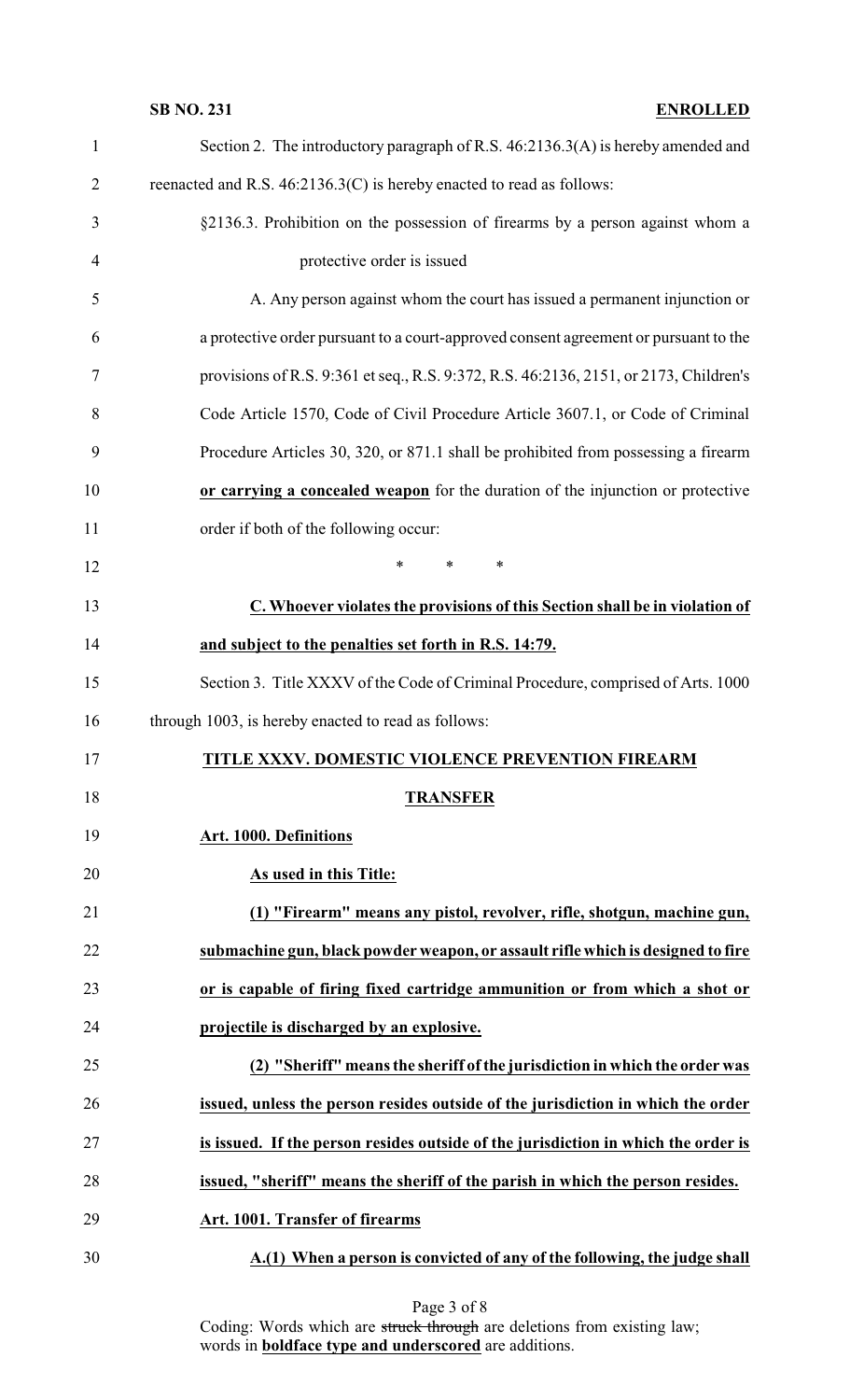| 1              | order the transfer of all firearms and the suspension of a concealed handgun      |
|----------------|-----------------------------------------------------------------------------------|
| $\overline{2}$ | permit of the person:                                                             |
| 3              | (a) A conviction of domestic abuse battery (R.S. 14:35.3).                        |
| 4              | (b) A second or subsequent conviction of battery of a dating partner              |
| 5              | (R.S. 14:34.9).                                                                   |
| 6              | (c) A conviction of battery of a dating partner that involves strangulation       |
| $\overline{7}$ | (R.S. 14:34.9(K)).                                                                |
| 8              | (d) A conviction of battery of a dating partner when the offense involves         |
| 9              | burning (R.S. 14:34.9(L)).                                                        |
| 10             | (e) A conviction of possession of a firearm or carrying a concealed               |
| 11             | weapon by a person convicted of domestic abuse battery and certain offenses of    |
| 12             | battery of a dating partner (R.S. 14:95.10).                                      |
| 13             | (2) Upon issuance of an injunction or order under any of the following            |
| 14             | circumstances, the judge shall order the transfer of all firearms and the         |
| 15             | suspension of a concealed handgun permit of the person who is subject to the      |
|                |                                                                                   |
| 16             | injunction or order:                                                              |
| 17             | (a) The issuance of a permanent injunction or a protective order                  |
| 18             | pursuant to a court-approved consent agreement or pursuant to the provisions      |
| 19             | of R.S. 9:361 et seq., R.S. 9:372, R.S. 46:2136, 2151, or 2173, Children's Code   |
| 20             | Article 1570, Code of Civil Procedure Article 3607.1, or Articles 30, 320, or     |
| 21             | 871.1 of this Code.                                                               |
| 22             | (b) The issuance of a Uniform Abuse Prevention Order that includes                |
| 23             | terms that prohibit the person from possessing a firearm or carrying a            |
| 24             | concealed weapon.                                                                 |
| 25             | B.(1) The order to transfer firearms and suspend a concealed handgun              |
| 26             | permit shall be issued by the court at the time of conviction for any of the      |
| 27             | offenses listed in Subparagraph $(A)(1)$ of this Article or at the time the court |
| 28             | issues an injunction or order under any of the circumstances listed in            |
| 29             | Subparagraph $(A)(2)$ of this Article.                                            |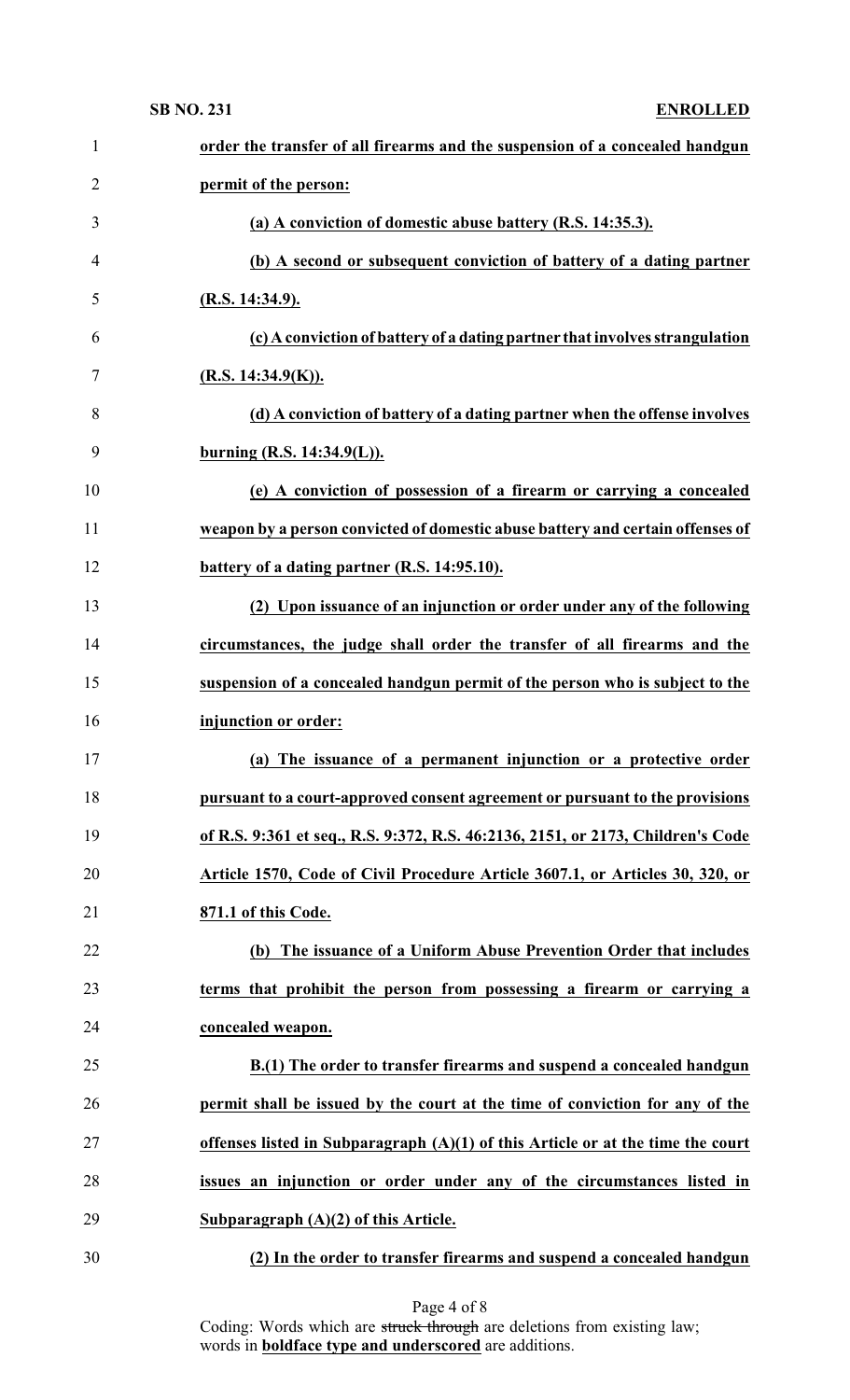| 1              | permit the court shall inform the person subject to the order that he is            |
|----------------|-------------------------------------------------------------------------------------|
| $\overline{2}$ | prohibited from possessing a firearm and carrying a concealed weapon                |
| 3              | pursuant to the provisions of 18 U.S.C. 922(g)(8) and Louisiana law.                |
| $\overline{4}$ | C. At the same time an order to prohibit a person from possessing a                 |
| 5              | firearm or carrying a concealed weapon is issued, the court shall also cause all    |
| 6              | of the following to occur:                                                          |
| 7              | (1) Require the person to state in open court or complete an affidavit              |
| 8              | stating the number of firearms in his possession and the location of all firearms   |
| 9              | in his possession.                                                                  |
| 10             | Require the person to complete a firearm information form that<br>(2)               |
| 11             | states the number of firearms in the person's possession, the serial number of      |
| 12             | each firearm, and the location of each firearm.                                     |
| 13             | (3) Transmit a copy of the order to transfer firearms and a copy of the             |
| 14             | firearm information form to the sheriff of the parish or the sheriff of the parish  |
| 15             | of the person's residence.                                                          |
| 16             | D.(1) The court shall, on the record and in open court, order the person            |
| 17             | to transfer all firearms in his possession to the sheriff no later than forty-eight |
| 18             | hours, exclusive of legal holidays, after the order is issued and a copy of the     |
| 19             | order and firearm information form required by Paragraph C of this Article is       |
| 20             | sent to the sheriff. If the person is incarcerated at the time the order is issued, |
| 21             | he shall transfer his firearms no later than forty-eight hours after his release    |
| 22             | from incarceration, exclusive of legal holidays. At the time of transfer, the       |
| 23             | sheriff and the person shall complete a proof of transfer form. The proof of        |
| 24             | transfer form shall not contain the quantity of firearms transferred or any         |
| 25             | identifying information about any firearm transferred. The sheriff shall retain     |
| 26             | a copy of the form and provide the person with a copy.                              |
| 27             | Within five days of transferring his firearms, exclusive of legal<br>(2)            |
| 28             | holidays, the person shall file the proof of transfer form with the clerk of court  |
| 29             | of the parish in which the order was issued.                                        |
|                | E.(1) If the person subject to the order to transfer firearms and suspend           |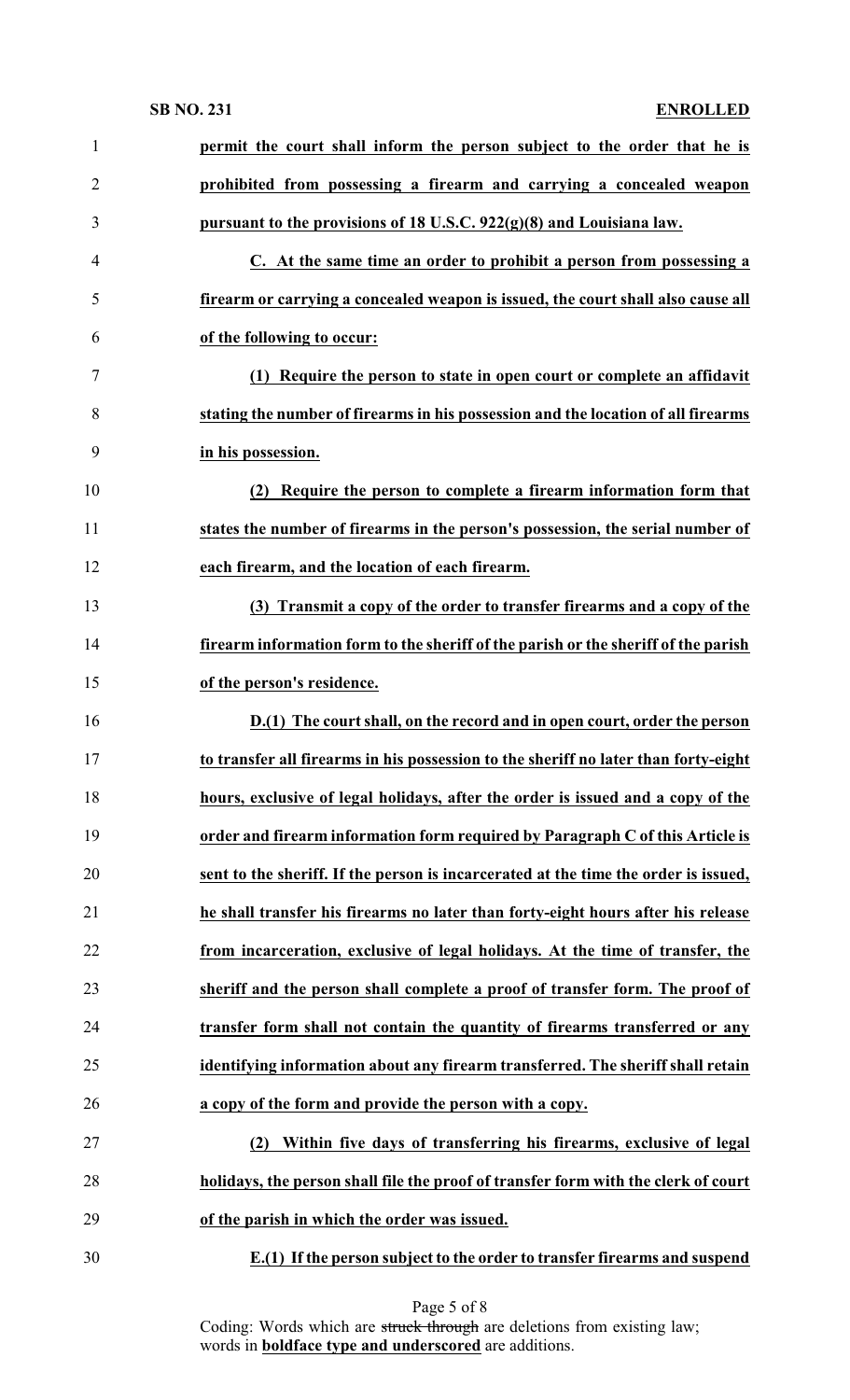| $\mathbf{1}$   | a concealed handgun permit issued pursuant to Paragraph A of this Article does        |
|----------------|---------------------------------------------------------------------------------------|
| $\overline{2}$ | not possess or own firearms, at the time the order is issued, the person shall        |
| 3              | complete a declaration of nonpossession form which shall be filed in the court        |
| 4              | record and a copy shall be provided to the sheriff.                                   |
| 5              | (2) Within five days of the issuance of the order pursuant to Paragraph               |
| 6              | A of this Article, exclusive of legal holidays, the person shall file the declaration |
| 7              | of nonpossession with the clerk of court of the parish in which the order was         |
| 8              | issued.                                                                               |
| 9              | F. The failure to provide the information required by this Title may be               |
| 10             | punished by contempt of court. Information required to be provided in order           |
| 11             | to comply with the provisions of this Title cannot be used as evidence against        |
| 12             | that person in a future criminal proceeding, except as provided by the laws on        |
| 13             | perjury or false swearing.                                                            |
| 14             | Art. 1002. Transfer or storage of transferred firearms                                |
| 15             | A.(1) The sheriff of each parish shall be responsible for oversight of                |
| 16             | firearm transfers in his parish. For each firearm transferred pursuant to this        |
| 17             | Title, the sheriff shall offer all of the following options to the transferor:        |
| 18             | (a)(i) Allow a third party to receive and hold the transferred firearms.              |
| 19             | The third party shall complete a firearms acknowledgment form that, at a              |
| 20             | minimum, informs the third party of the relevant state and federal laws, lists        |
| 21             | the consequences for noncompliance, and asks if the third party is able to            |
| 22             | lawfully possess a firearm. No firearm shall be transferred to a third party          |
| 23             | living in the same residence as the transferor at the time of transfer. The sheriff   |
| 24             | shall prescribe the manner in which firearms are transferred to a third party.        |
| 25             | (ii) If a firearm is transferred to a third party pursuant to the provisions          |
| 26             | of this Subparagraph, the sheriff shall advise the third party that return of the     |
| 27             | firearm to the person before the person is able to lawfully possess the firearms      |
| 28             | pursuant to state or federal law may result in the third party being charged          |
| 29             | with a crime.                                                                         |
| 30             | (b) Store the transferred firearms in a storage facility with which the               |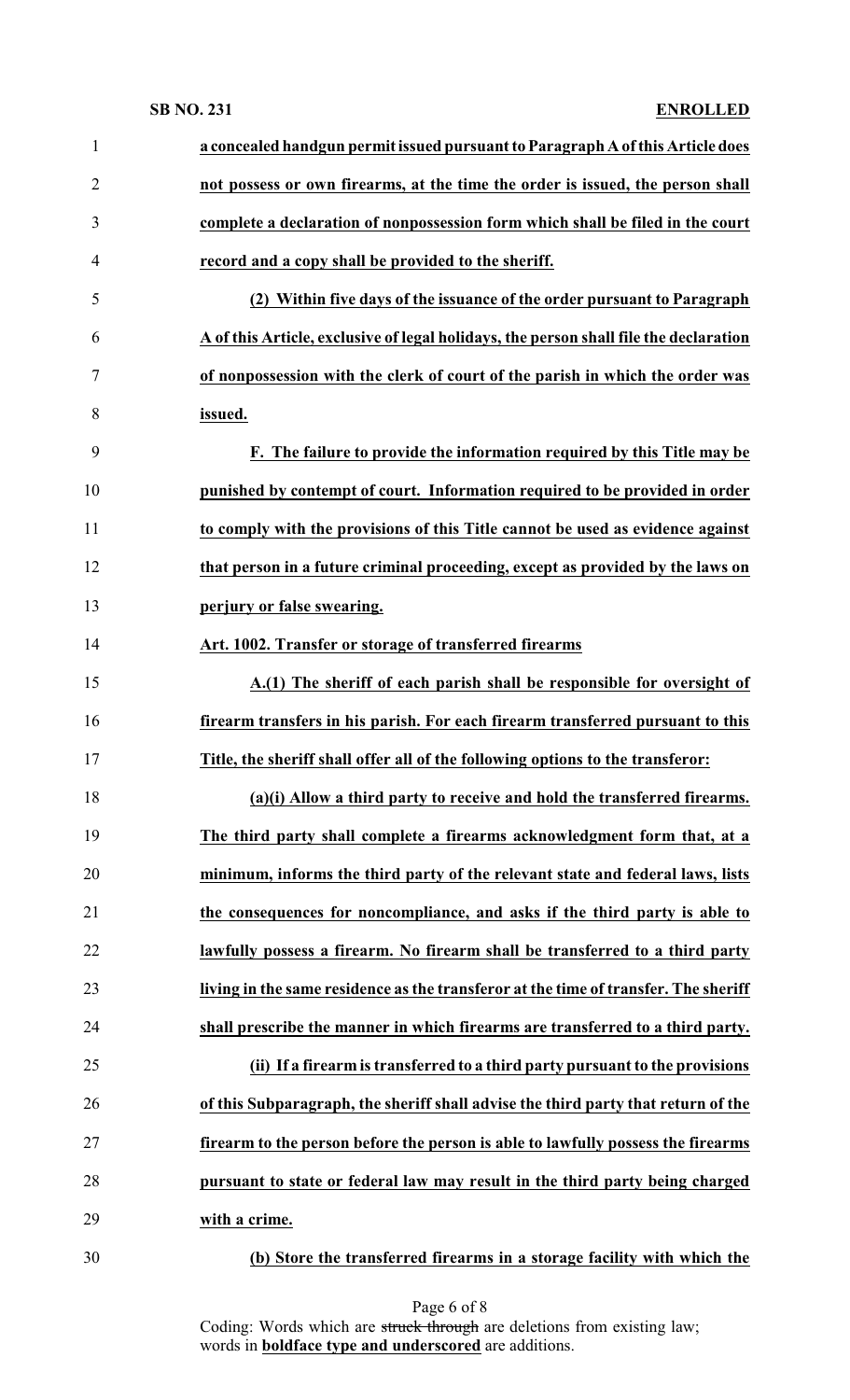| $\mathbf{1}$   | sheriff has contracted for the storage of transferred firearms. The sheriff may    |
|----------------|------------------------------------------------------------------------------------|
| 2              | charge a reasonable fee for the storage of such firearms.                          |
| 3              | (c) Oversee the legal sale of the transferred firearms to a third party. The       |
| $\overline{4}$ | sheriff may contract with a licensed firearms dealer for such purpose. The         |
| 5              | sheriff may charge a reasonable fee to oversee the sale of firearms.               |
| 6              | (2) The sheriff may also accept and store the transferred firearms. The            |
| 7              | sheriff may charge a reasonable fee for the storage of such firearms.              |
| 8              | B. The sheriff shall prepare a receipt for each firearm transferred and            |
| 9              | provide a copy to the person transferring the firearms. The receipt shall include  |
| 10             | the date the firearm was transferred, the firearm manufacturer, and firearm        |
| 11             | serial number. The receipt shall be signed by the officer accepting the firearms   |
| 12             | and the person transferring the firearms. The sheriff may require the receipt      |
| 13             | to be presented before returning a transferred firearm.                            |
| 14             | C. The sheriff shall keep a record of all transferred firearms including           |
| 15             | but not limited to the name of the person transferring the firearm, date of the    |
| 16             | transfer, the manufacturer, model, serial number, and the manner in which the      |
| 17             | firearm is stored.                                                                 |
| 18             | D.(1) When the person is no longer prohibited from possessing a firearm            |
| 19             | under state or federal law, the person whose firearms were transferred             |
| 20             | pursuant to the provisions of this Title may file a motion with the court seeking  |
| 21             | an order for the return of the transferred firearms.                               |
| 22             | (2) Upon reviewing the motion, if the court determines that the person             |
| 23             | is no longer prohibited from possessing a firearm under state or federal law, the  |
| 24             | court shall issue an order stating that the firearms transferred pursuant to the   |
| 25             | provisions of this Title shall be returned to the person. The order shall include  |
| 26             | the date on which the person is no longer prohibited from possessing a firearm     |
| 27             | and a copy of the order shall be sent to the sheriff.                              |
| 28             | No sheriff or third party to whom the firearms were transferred<br>(3)             |
| 29             | pursuant to the provisions of this Title, shall return a transferred firearm prior |
| 30             | to receiving the order issued by the court pursuant to the provisions of this      |

Page 7 of 8